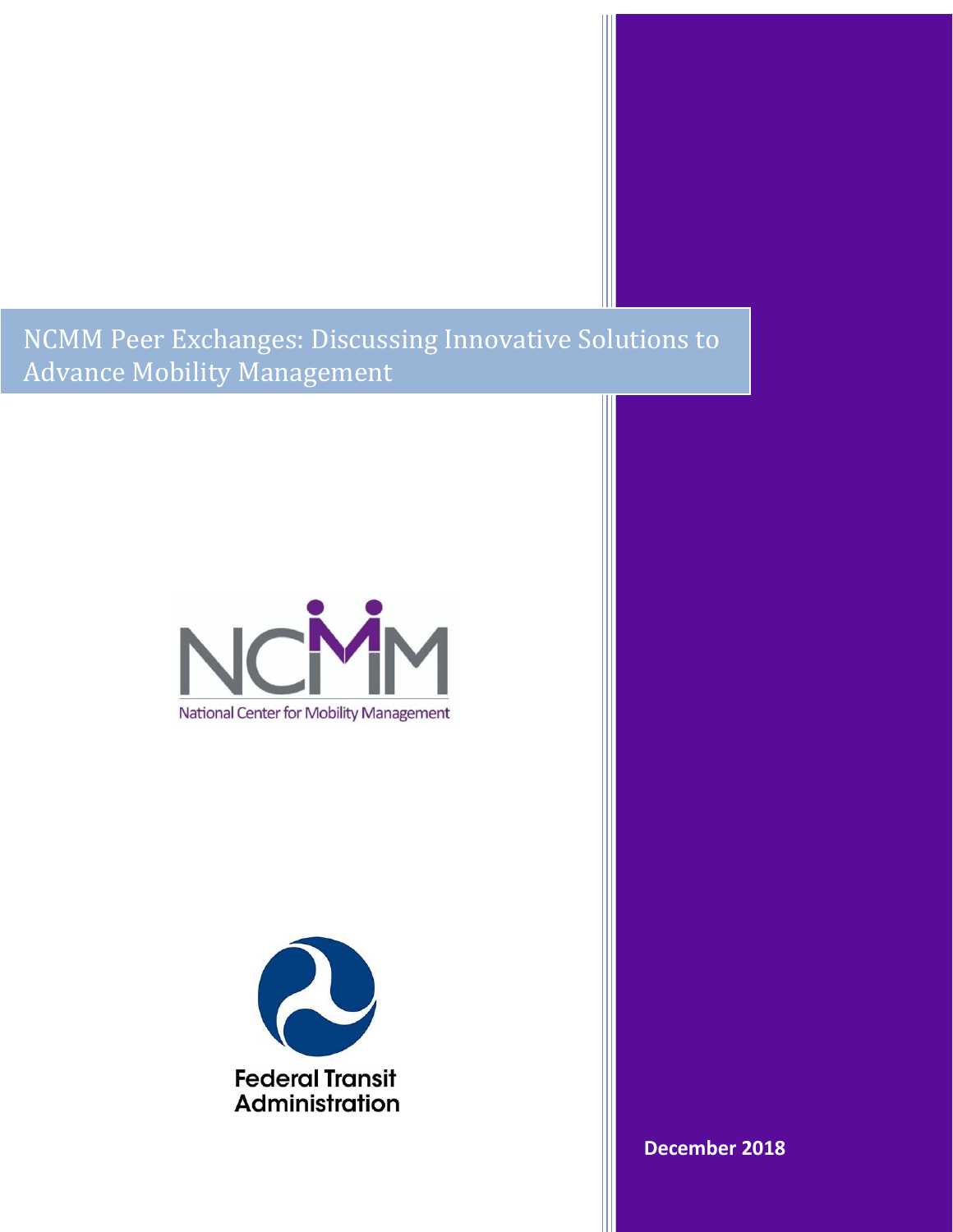# <span id="page-1-0"></span>ABOUT THE NATIONAL CENTER FOR MOBILITY MANAGEMENT (NCMM)

The National Center for Mobility Management is a national technical assistance center funded through a cooperative agreement with the Federal Transit Administration, and operated through a consortium of three national organizations—the American Public Transportation Association, the Community Transportation Association of America, and Easterseals Inc. The mission of the Center is to promote customer-centered mobility strategies that advance good health, economic vitality, self-sufficiency, and community.

Co-Directors of the National Center for Mobility Management:

- Amy Conrick, Community Transportation Association of America (CTAA)
- Judy Shanley, EasterSeals
- Rich Weaver, American Public Transportation Association

Primary Authors of "NCMM Peer Exchanges: Discussing Innovative Solutions to Advance Mobility Management":

- Zach Smith, American Public Transportation Association
- Rich Weaver, American Public Transportation Association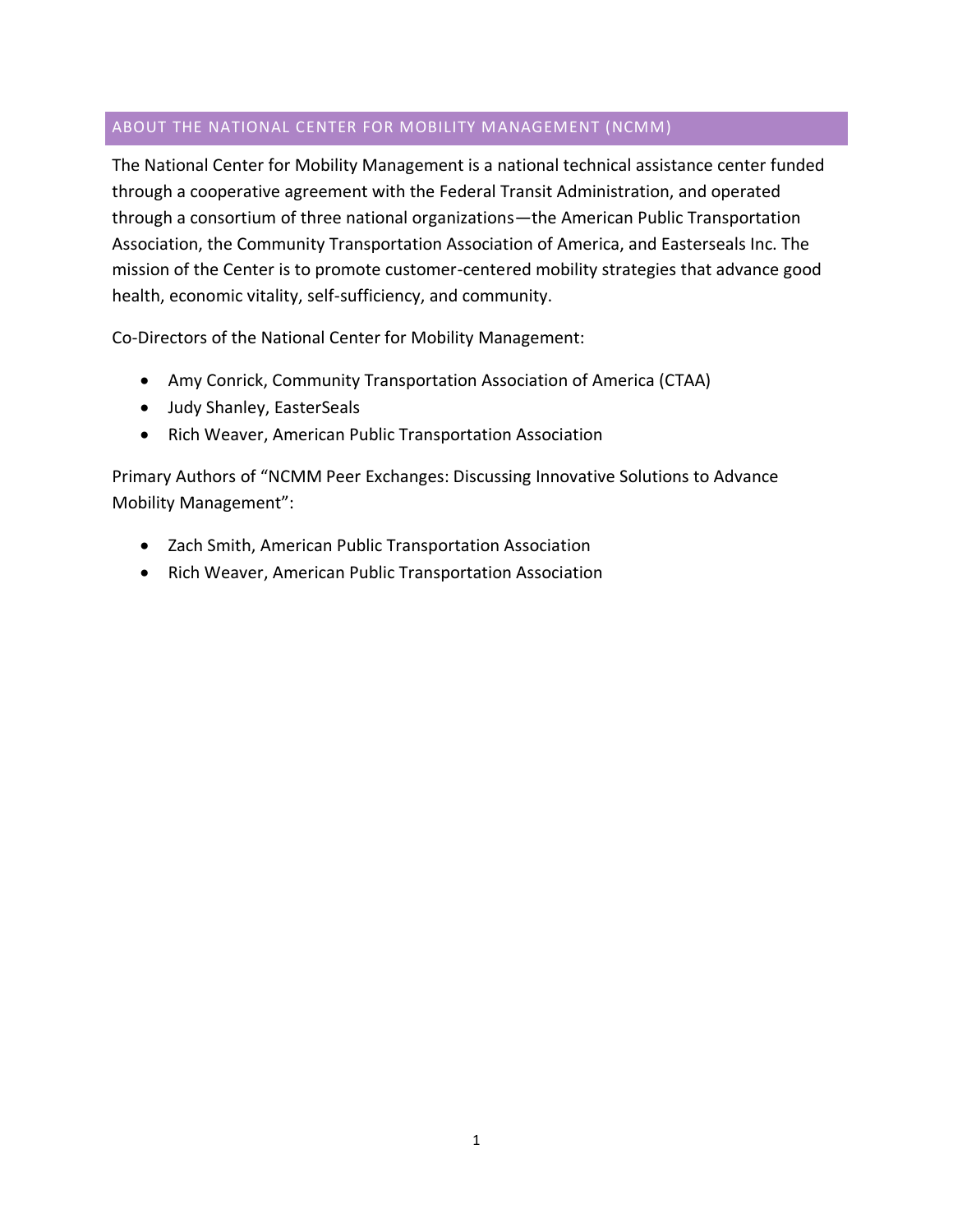# TABLE OF CONTENTS

| Transit agencies are changing to their organizations' structure and governance models that consider new and                                                                                               |  |
|-----------------------------------------------------------------------------------------------------------------------------------------------------------------------------------------------------------|--|
| Transit Agencies are leading the charge in educating and involving other stakeholders to implement new                                                                                                    |  |
|                                                                                                                                                                                                           |  |
|                                                                                                                                                                                                           |  |
| Transit agencies are crafting strong messages to get other stakeholders to support their initiatives7                                                                                                     |  |
| Transit agencies are building relationships with new partners while maintaining existing ones 8                                                                                                           |  |
| Transit agencies are learning from each other when collaborating with transportation network companies and                                                                                                |  |
|                                                                                                                                                                                                           |  |
|                                                                                                                                                                                                           |  |
|                                                                                                                                                                                                           |  |
|                                                                                                                                                                                                           |  |
|                                                                                                                                                                                                           |  |
|                                                                                                                                                                                                           |  |
| Transit agencies are taking proactive steps to form and lead partnerships with the private sector, key local<br>government agencies, and other stakeholders to determine how best to manage the curb.  11 |  |
| Transit agencies are working with their local governments to develop flexible uses for curb space.  12                                                                                                    |  |
| Transit agencies are working with their local governments when major development projects are involved.  12                                                                                               |  |
|                                                                                                                                                                                                           |  |
|                                                                                                                                                                                                           |  |
| Transit agencies and health care organizations are identifying the gaps to accessing service.  14                                                                                                         |  |
| Transit agencies, the health care sector and government agencies at all levels are addressing various challenges                                                                                          |  |
|                                                                                                                                                                                                           |  |
|                                                                                                                                                                                                           |  |
|                                                                                                                                                                                                           |  |
|                                                                                                                                                                                                           |  |
|                                                                                                                                                                                                           |  |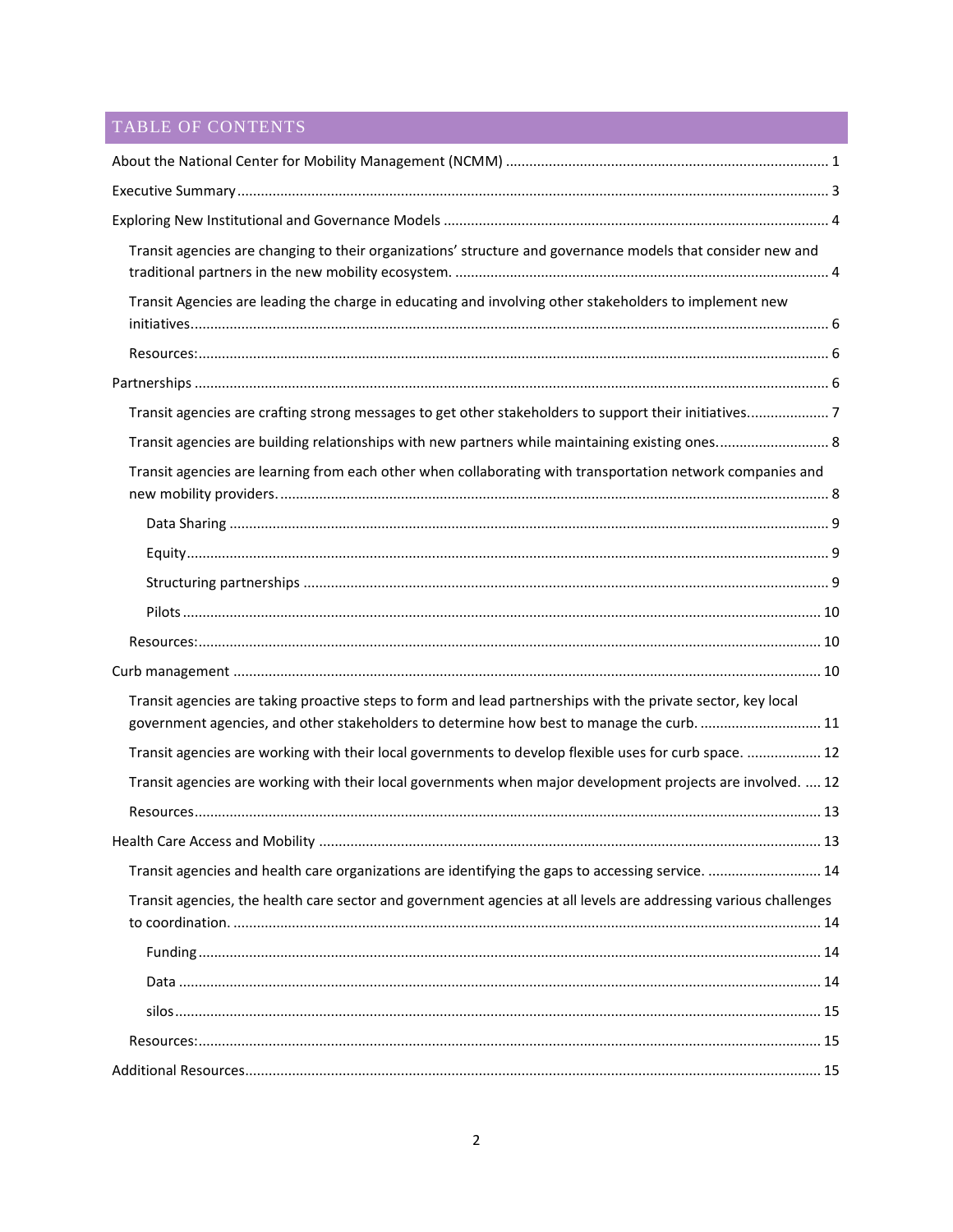## <span id="page-3-0"></span>EXECUTIVE SUMMARY

The National Center for Mobility Management (NCMM) planned, developed and implemented peer exchanges on various issues within the public transit industry such as the transition from transit agencies to mobility authorities, demonstrating a commitment to innovation through partnerships with traditional and new stakeholders, and exploring new and innovative integrated mobility models.

The peer exchanges were informal, half-day facilitated discussions with approximately thirty participants from the public transportation industry and their peers to share the challenges and opportunities that they have in advancing mobility management strategies in their communities. The peer exchanges focused on the following issues facing the industry:

- Exploring New and Institutional Governance Models;
- Partnerships;
- Curb Management; and
- Health Care Access and Mobility.

This document summarizes the key takeaways from the peer exchanges and offers a list of resources for transit agencies to implement mobility strategies in their communities.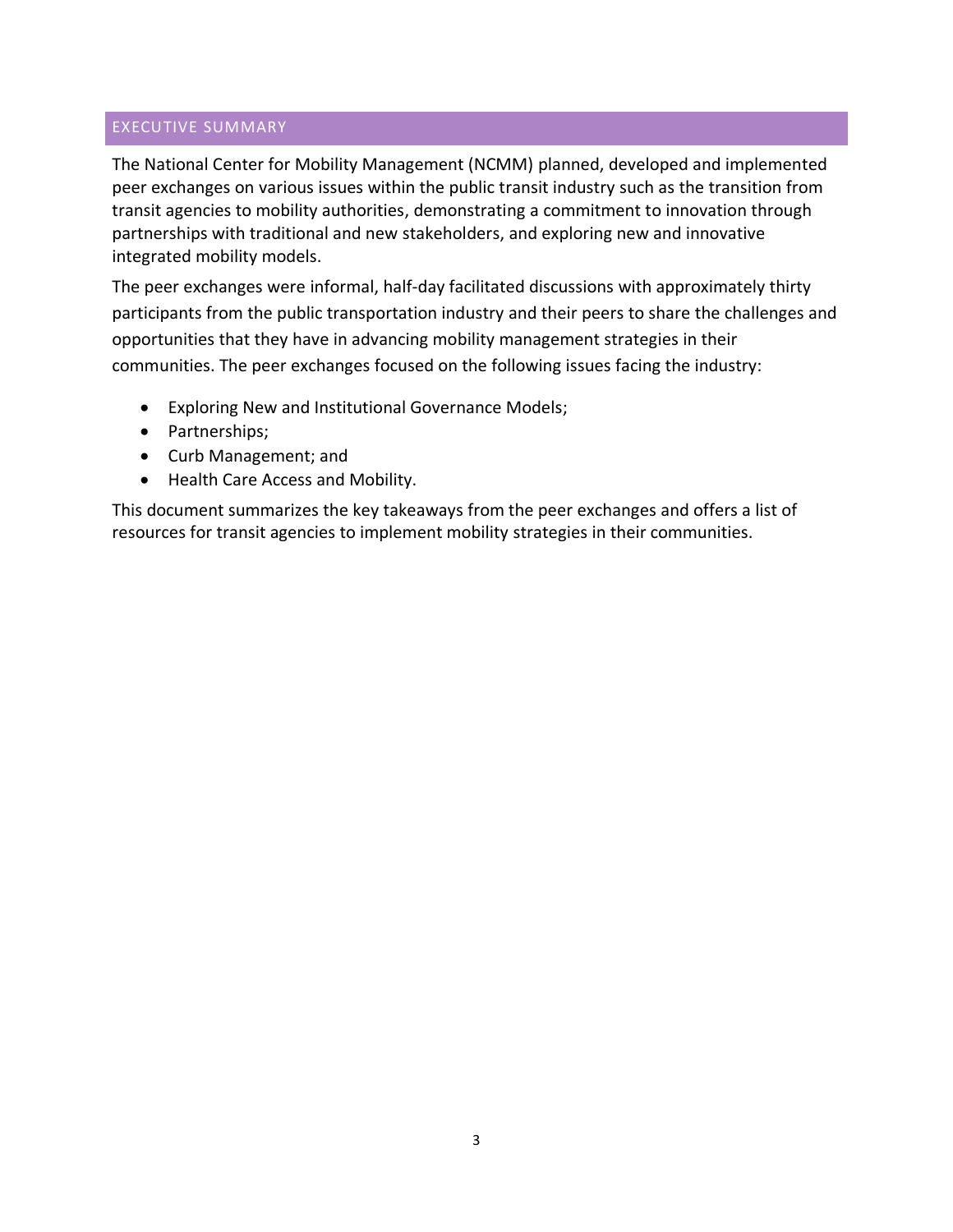# <span id="page-4-0"></span>EXPLORING NEW INSTITUTIONAL AND GOVERNANCE MODELS

With the rise of new technologies, transit agencies are redefining how their agencies manage mobility. In doing so, agencies are transitioning from transit authorities to mobility integrators and developing new governance and institutional models for these integrated mobility concepts. NCMM hosted peer exchanges to look at how different mobility management scenarios could evolve, identify opportunities to develop and implement concepts such as Mobility as a Service (MaaS), and identify the best practices and pilot projects for how these new mobility services models can be integrated within existing or new governance models for integrated mobility.

Peer Exchanges:

- Los Angeles, CA (September 2016)
- Washington, DC (December 2016)
- Atlanta, GA (October 2017)

# Speakers:

- Robert Antoniak, Chief Operating Officer, Valley Metro, Phoenix, AZ
- Cassandra Ecker Borchers, AICP, Chief Development Officer, Pinellas Suncoast Transit Authority, St. Petersburg, FL
- Rich Farr, Executive Director, rabbittransit, York, PA
- Erik Johanson, Director of Innovation, Southeastern Pennsylvania Transportation Authority (SEPTA), Philadelphia, PA
- Christina O'Claire, Assistant General Manager Planning and Customer Service, King County Metro Transit Division/Department of Transportation, Seattle, WA
- Brad Thoburn, former Vice President, Long-Range Planning & System Development, Jacksonville Transportation Authority, Jacksonville, FL
- Gary Thomas, President/Executive Director, Dallas Area Rapid Transit (DART), Dallas, TX
- Cain Williamson, Mobility Services Manager, Atlanta Regional Commission, Atlanta, GA

# *Key takeaways from peer exchange participants:*

<span id="page-4-1"></span>TRANSIT AGENCIES ARE CHANGING TO THEIR ORGANIZATIONS' STRUCTURE AND GOVERNANCE MODELS THAT CONSIDER NEW AND TRADITIONAL PARTNERS IN THE NEW MOBILITY ECOSYSTEM.

The various mobility services need to be organized into a network that consumers will be able to use. Public transit agencies are poised to perform the role of regional mobility manager and become the broker of trips.

This new way of thinking about providing service will need champions both internally and externally. Monterey-Salinas Transit, Monterey, CA, established a mobility management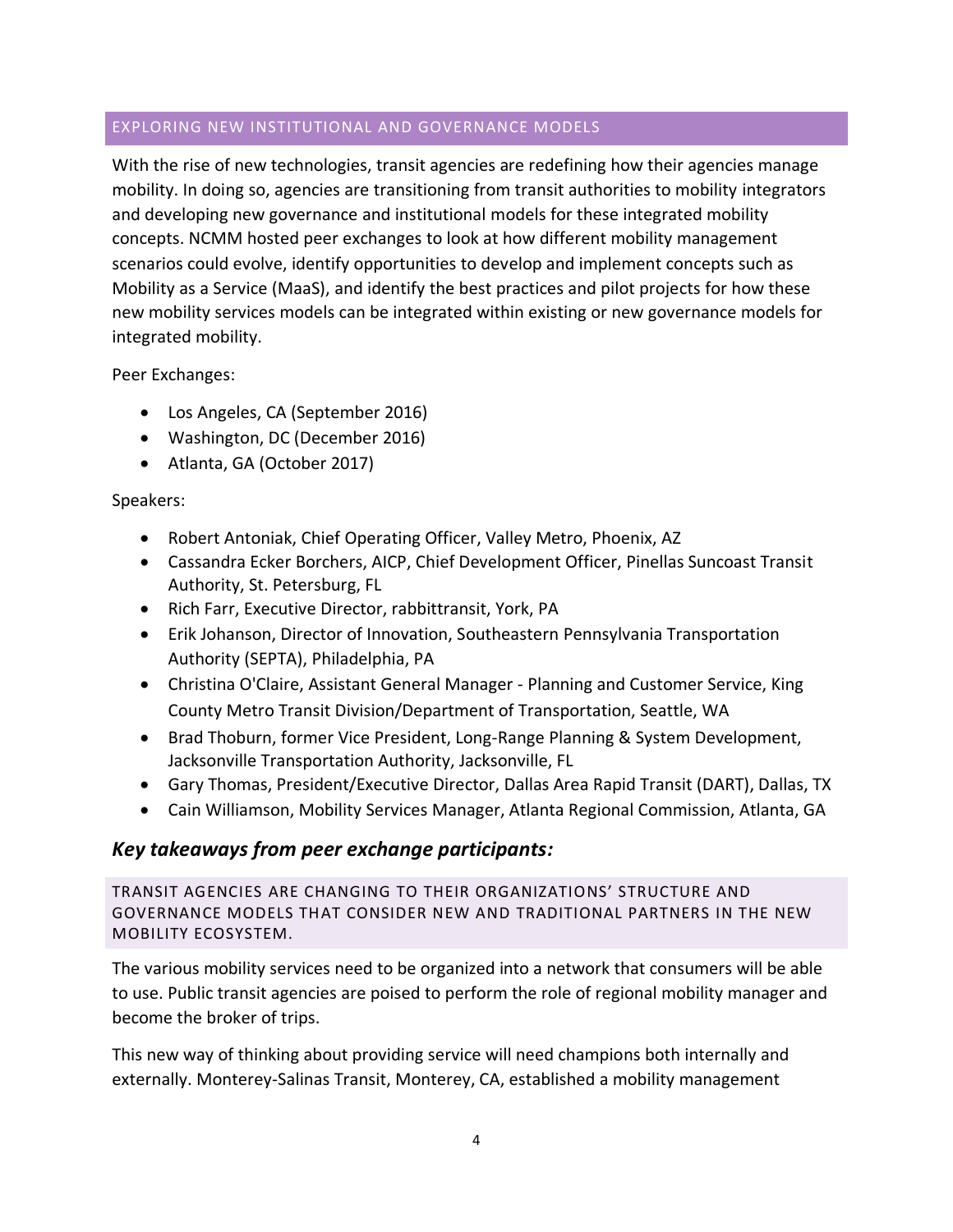committee of social service providers, their customers and taxicab operators to keep them engaged in their initiatives and supportive.

Having the support of the agency's board of directors is paramount. Transit agencies like Pinellas Suncoast Transit Authority (PSTA) worked closely with their board members to adopt a mission statement that reflects the changing transit industry and establishes an internal culture for this type of thinking.

Agencies also discussed doing a "self-evaluation" of sorts to determine their strengths and weaknesses and using those results to find the tools to enhance areas where they are efficient and make improvements in the areas where they are not. Other internal changes included rewriting job descriptions to incorporate mobility management concepts and creating departments focused on innovation like the Los Angeles County Metropolitan Transportation Authority (LA Metro) Office of Extraordinary Innovation.

King County Metro is also building a culture around mobility, a mobility framework, and diversifying initiatives. The agency is piloting projects and services and exhibiting a willingness to take risks. Though the agency has no dedicated office of innovation, innovation as a goal is woven throughout the agency. To build that culture around innovation and mobility, King County Metro is reorganizing less as a fixed-route provider and implementing new carpool programs and mobile applications and making sure its employees are innovative in planning

# INNOVATIVE MOBILITY ACTION AGENDA FOR KING COUNTY METRO

To achieve Metro's goals in both the short and the long term, Metro will embrace innovation by pursuing the following strategies:

- I. Leverage the growth of shared mobility options as a complement to Metro's services.
- II. Build an internal framework to support the realization of Mobility-as-a-Service.
- III. Embrace the strategic opportunities brought by electric, connected and automated vehicles.
- IV. Integrate Metro's data management platforms and engage with the smart cities initiatives throughout King County.
- V. Advance efforts to improve the efficiency of existing infrastructure and realize compact urban forms.
- VI. Strengthen Metro's institutional capabilities to invest and nurture a culture of innovation.

and implementing new services.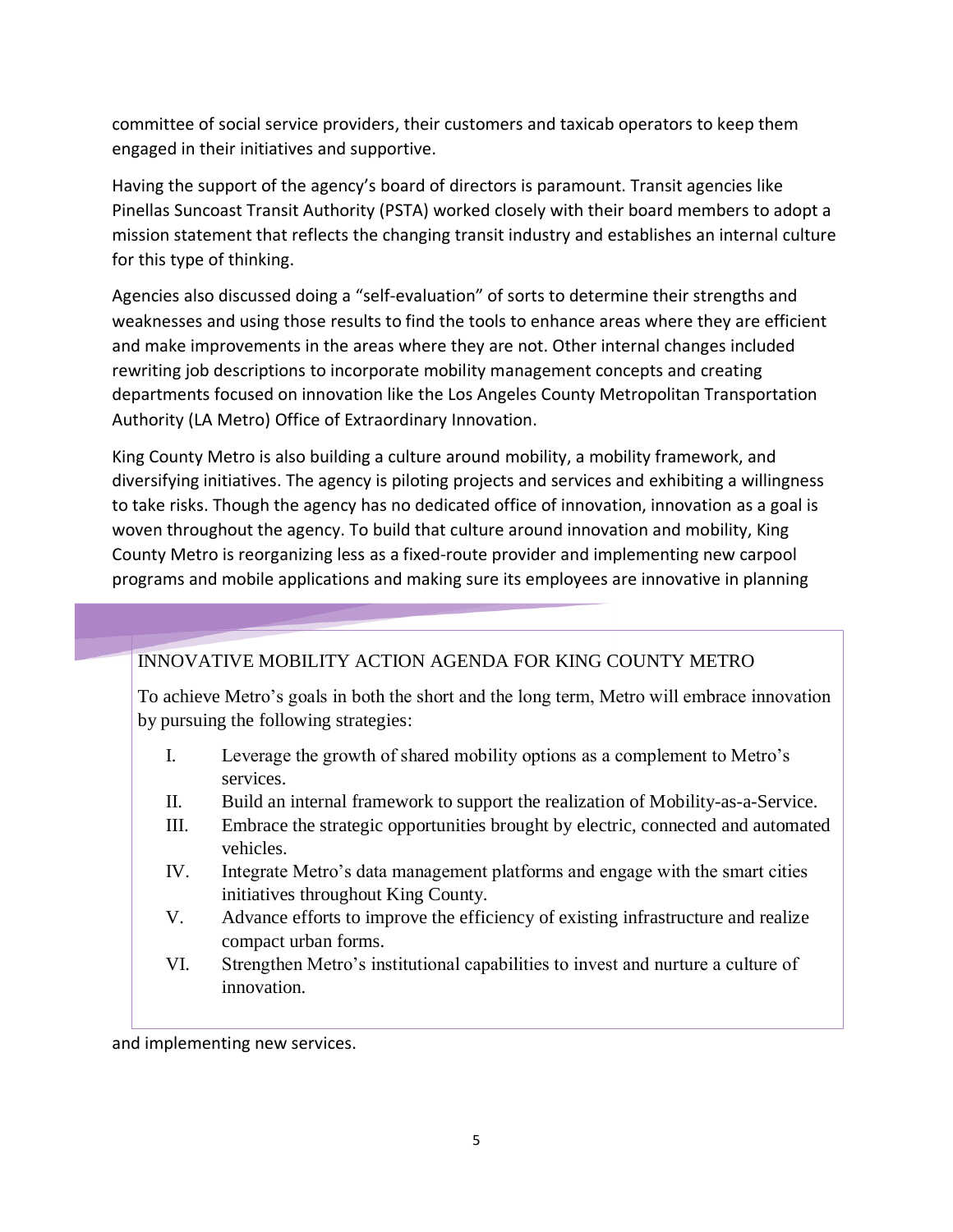# <span id="page-6-0"></span>TRANSIT AGENCIES ARE LEADING THE CHARGE IN EDUCATING AND INVOLVING OTHER STAKEHOLDERS TO IMPLEMENT NEW INITIATIVES.

Generally, the transit agencies present agreed that it was necessary to continuously educate local leaders and stakeholders by providing them any and all information about new pilots and initiatives. Not doing so, some agency staff said, could lead to distrust of new solutions to improve mobility.

Jacksonville Transportation Authority focused on recruiting more partners and conducted a scenario planning exercise to help the transit agency and its stakeholders understand the difference in how each would be affected by their partnerships in leveraging new technology.

Before entering partnerships with new and traditional mobility providers and others, it is important that agencies review their contracting policies to make sure that they are sound for negotiations with different stakeholders.

In earlier peer exchanges, many agencies admitted to partnerships with TNCs without written contracts. Oftentimes, the only written documents were non-disclosure agreements. Verbal agreements are less common today, and agencies are developing formal agreements and contracts with TNCs that address data sharing, equity, and revenue.

## <span id="page-6-1"></span>RESOURCES:

- Summary Notes: [Developing a Peer Exchange to Explore New Institutional and](https://www.apta.com/resources/mobility/Documents/Los%20Angeles%202016%20-%20NCMM_Brief_Template.pdf)  [Governance Models for Integrated Mobility.](https://www.apta.com/resources/mobility/Documents/Los%20Angeles%202016%20-%20NCMM_Brief_Template.pdf) Los Angeles, CA. (September 2016)
- Summary Notes: Exploring New Institutional and Governance Models for Integrated [Mobility.](https://www.apta.com/resources/mobility/Documents/Washington,%20DC%20December%202016%20-%20NCMM_Brief_Template.pdf) Washington, DC. (December 2016)
- Summary Notes: [Exploring New Institutional and Governance Models for Integrated](https://www.apta.com/resources/mobility/Documents/notes-PEER-EXCHANGE-ATLANTA-ZS-modified-ALL-names-final.pdf)  [Mobility.](https://www.apta.com/resources/mobility/Documents/notes-PEER-EXCHANGE-ATLANTA-ZS-modified-ALL-names-final.pdf) Atlanta, GA. (October 2017)

#### <span id="page-6-2"></span>PARTNERSHIPS

Transit agencies have partnered with private-sector transportation providers as well as local taxi companies and other mobility providers. These relationships have evolved as agencies seek to grow ridership, improve the ridership experience and leverage the growth of non-traditional, app-based transportation services.

The growth of partnerships among public transit, ride-hailing, bike-sharing and other transportation providers shows clear opportunities. In various peer exchanges, transit agencies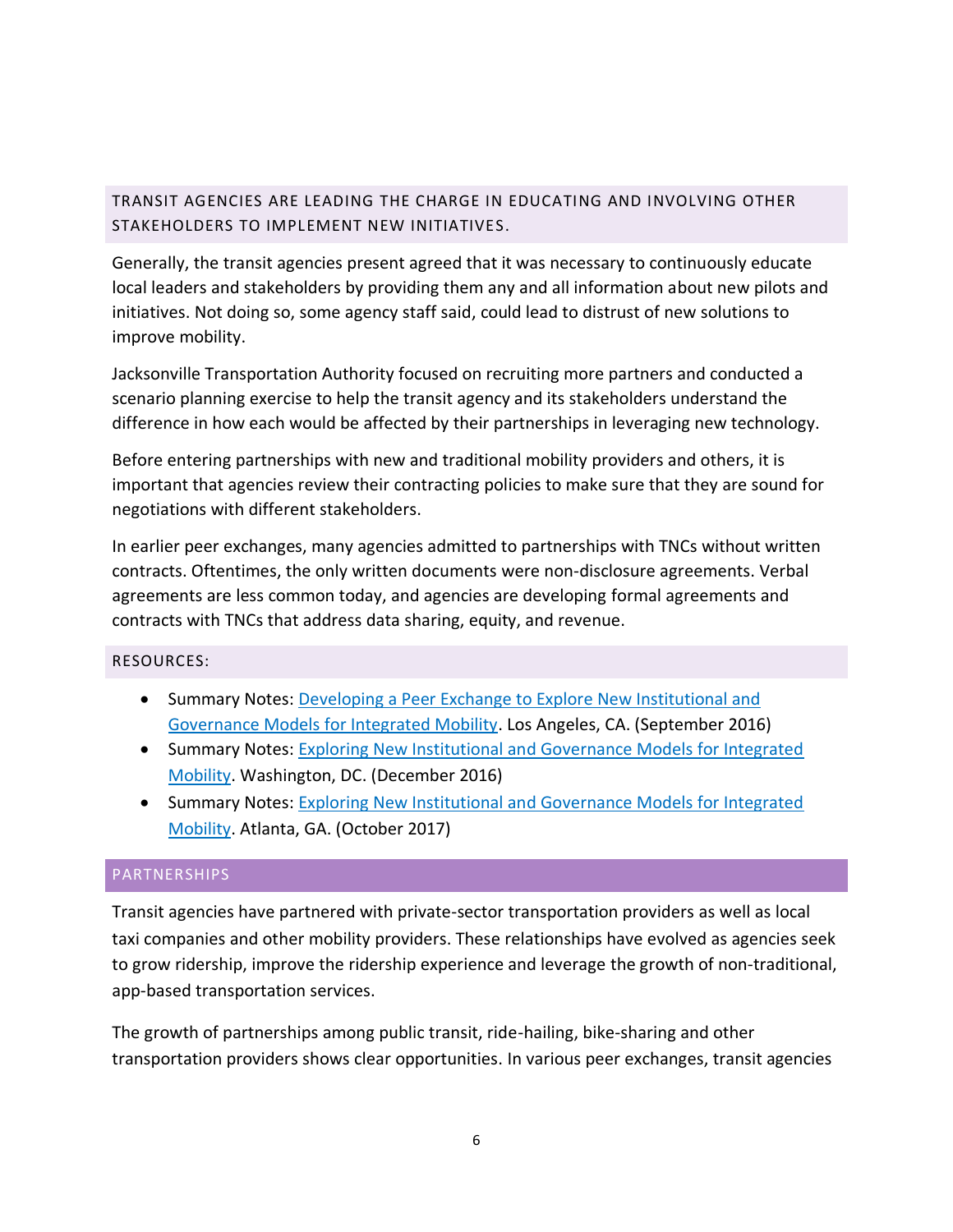discussed their role in this new mobility paradigm and how they are collaborating with external partners.

Peer Exchanges:

- Washington, DC (December 2016)
- Minneapolis, MN (August 2018)
- Washington, DC (November 2018)

Speakers:

- Jameson Auten, Chief, Regional Service Delivery & Innovation, Kansas City Area Transportation Authority (KCATA), Kansas City, MO
- Cassandra Ecker Borchers, AICP, Chief Development Officer, Pinellas Suncoast Transit Authority, St. Petersburg, FL
- Rich Farr, Executive Director, Central Pennsylvania Transportation Authority (rabbittransit), York, PA
- Christina O'Claire, Assistant General Manager Planning and Customer Service, King County Metro Transit Division/Department of Transportation, Seattle, WA
- Gary Thomas, President/Executive Director, Dallas Area Rapid Transit (DART), Dallas, TX
- Brian T. Welch, Senior Manager, Planning Technical Services, Regional Transportation District, Denver, CO
- Dr. Sherry Welsh, Senior Project Manager at Central Pennsylvania Transportation Authority (rabbittransit) and 3P Ride Inc., York, PA

# *Key takeaways from peer exchange participants:*

<span id="page-7-0"></span>TRANSIT AGENCIES ARE CRAFTING STRONG MESSAGES TO GET OTHER STAKEHOLDERS TO SUPPORT THEIR INITIATIVES.

Transit agencies are partnering with both public and private entities to enhance mobility for their customers. With whom agencies choose to partner depends on the specific goals of a transit agency, but it also depends on the willingness of the other stakeholder to join them.

Around the country, transit agencies have tried different strategies to reach out to and engage new partners. However, agencies should be aware that they may have to "sell" their service to others. Oftentimes, new, or even familiar, partners may not realize the value that agencies can bring to them. Being able to communicate the benefits of working with the transit agency is paramount.

Finding partners can be a challenge for some. When this issue was discussed in the peer exchanges, agencies that have had successful partnerships addressed it with a simple suggestion: get out of the office. At an NCMM peer exchange, one participant at a local transit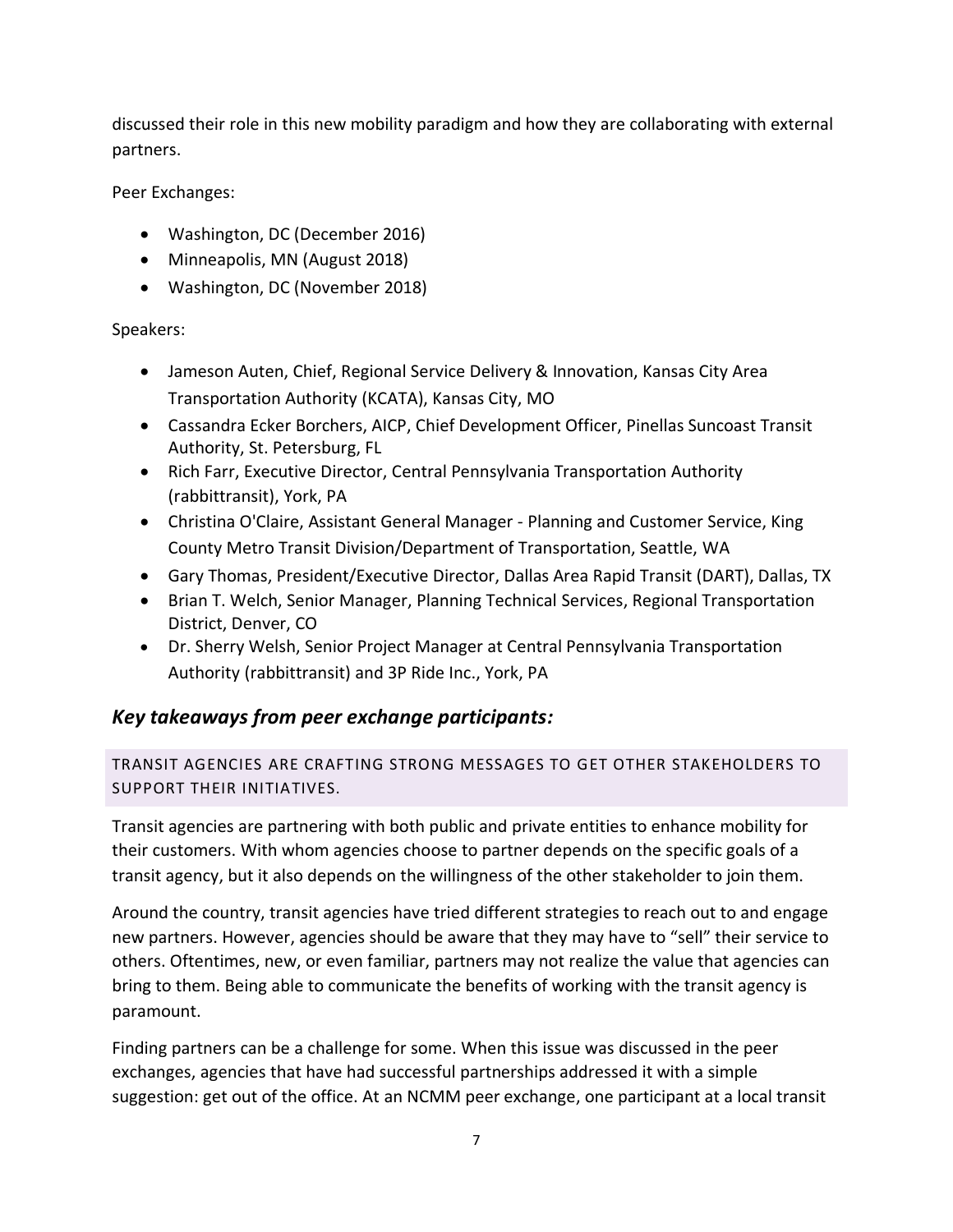agency said a mobility manager simply walked into the local health center with maps and asked, "Did you know there is a bus outside?" This brief interaction led to more conversations about helping patients access care and an improved partnership with the agency.

<span id="page-8-0"></span>TRANSIT AGENCIES ARE BUILDING RELATIONSHIPS WITH NEW PARTNERS WHILE MAINTAINING EXISTING ONES.

Local businesses and chambers of commerce were mentioned as an often overlooked champion for public transit. To engage these groups, agencies recommended creating strong messaging to target them and make the business case for collaborating with transit.

The U.S. Department of Veterans Affairs is often cited as a natural partner for transit agencies. However, it is an agency that is often difficult to engage.

The Kansas City Area Transportation Authority (KCATA) began a partnership with the Kansas City Veterans Administration and the Veterans Community Project to eliminate fares on buses for veterans. One factor that helped in the initial conversations with the Kansas City VA and the project's sponsor, a local labor union, was the release of a report on access to jobs through public transit and subsequent data on how this impacts veterans.

Improving access to essential services like healthcare, grocery stores and jobs has sparked innovation among transit agencies. The Mass Transportation Authority in Flint, MI, has more than 27 partners in both the public and private sectors that gather to provide residents with trips to grocery stores, clean water during the Flint Water Crisis, and healthcare. Rabbittransit in York, PA, also partnered with a local grocer to provide trips to the store and created 3P Ride, a non-profit, to provide trips to essential services and tap into funding sources that a traditional transit agency cannot access.

Agencies also reiterated the need to strengthen relationships with traditional partners. New technologies and private mobility providers have a huge effect on societal outcomes and their impact at the city level will be significant. To keep and attract riders, transit must be frequent, fast, and reliable and cities and Metropolitan Planning Organizations have a role in this regard. Representatives of the Mountain Line Transit Authority in Morgantown, WV, attend permitting hearings for major new developments. Staff from the agency aren't always invited to the meetings, but they make a point of being there and taking a seat at the table whenever they can.

Beyond the city level, states also play a huge role in this space in crafting regulations and a regulatory framework. Agencies and their champions should work with states to make sure that regulations will both encourage innovation and work for them in the future.

<span id="page-8-1"></span>TRANSIT AGENCIES ARE LEARNING FROM EACH OTHER WHEN COLLABORATING WITH TRANSPORTATION NETWORK COMPANIES AND NEW MOBILITY PROVIDERS.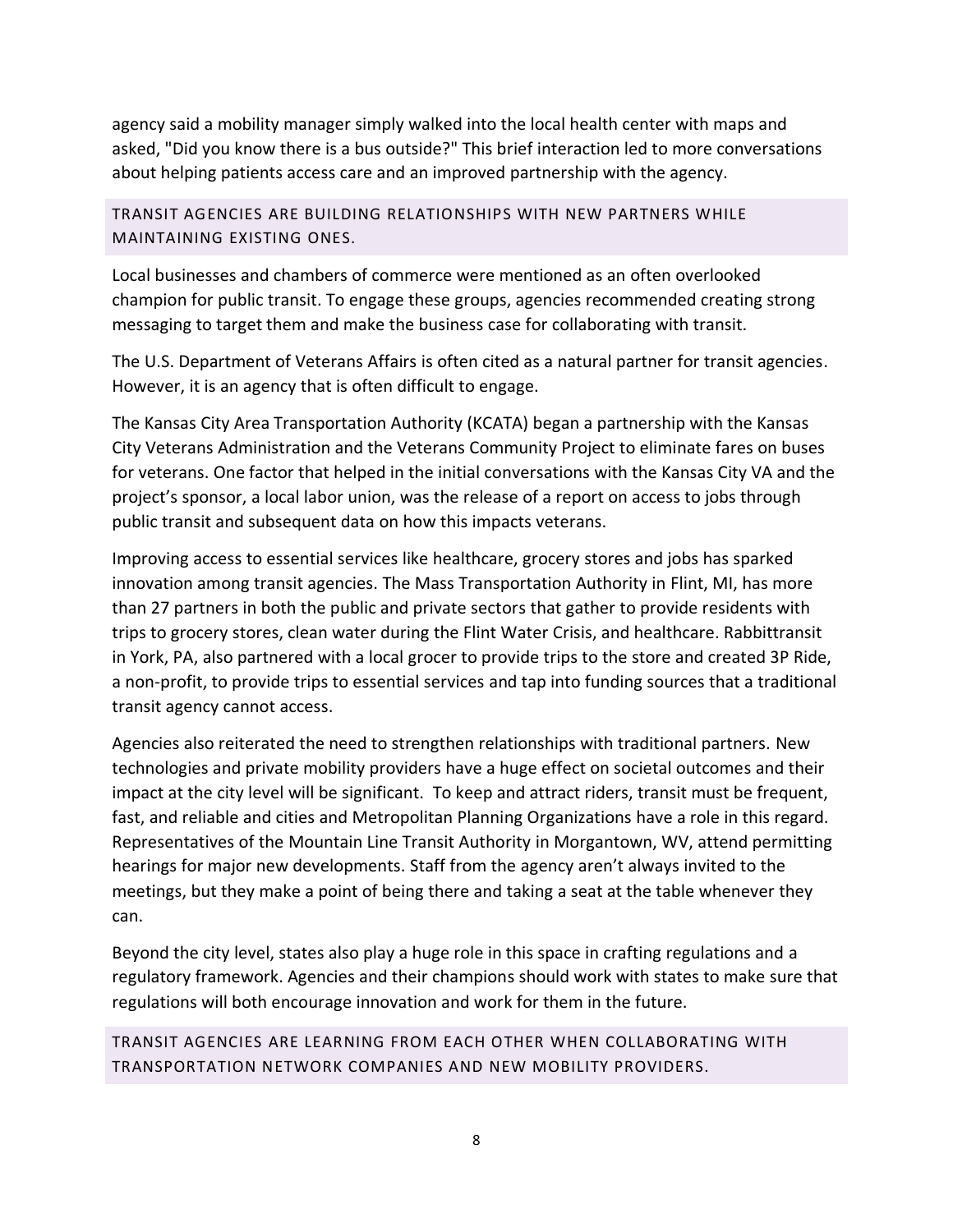In response to recent developments in technology, local public transit agencies have started to partner with private mobility companies—including carshare and bikeshare companies, taxis and transportation network companies (TNC) such as Uber and Lyft—with the aim of offering transit riders more efficient and convenient service options. Such partnerships may become more common as mobility technologies emerge, many of which are enabled by smartphone applications. For example, partnerships include arrangements where local transit agencies seek to increase public transit ridership by subsidizing TNC rides to or from bus stations, such as Pinellas Suncoast Transit Authority (PSTA), making access more convenient.

The American Public Transportation Association (APTA) tracks the partnerships between TNCs and transit agencies on the [Mobility Innovation Hub.](https://www.apta.com/resources/mobility/Pages/default.aspx) However, the peer exchanges offer greater insight into how those partnerships are working out:

# <span id="page-9-0"></span>DATA SHARING

Agencies have trouble gathering data from certain TNC partners, particularly on the exact destination and origin addresses of a customer's trips or number of miles traveled. This becomes a challenge for agencies in reporting data to the FTA for the National Transit Database (NTD).

FTA could also improve the quality of NTD data by advising transit agencies on which ondemand services qualify for NTD entry and how to accurately report about qualifying services. Without clearer instructions on whether and how data from new on-demand services should be reported into NTD, local transit agencies may remain confused, potentially resulting in inconsistent reporting.

# <span id="page-9-1"></span>EQUITY

Transit agencies ensure that all customers have equitable access to service, information and fare payment options. People wanting to become a mobility service provider in King County, WA, need the transit agency's permission, which has been key for the agency to protect equity and data considerations for residents. However, agencies want federal, state and local policymakers to address the equity issue so that every traveler can take advantage of all new and emerging mobility options.

## <span id="page-9-2"></span>STRUCTURING PARTNERSHIPS

TNCs are disruptors that decided not to work within the institutional framework as it has been. That's why they exist. As transit agencies think about how to structure deals, there is a need to understand those deals from the perspective of TNCs rather than what an agency thinks their perspective should be. Transit agencies should review template agreements between transit agencies and TNCs that NCMM and APTA have provided and share any agreements they procure.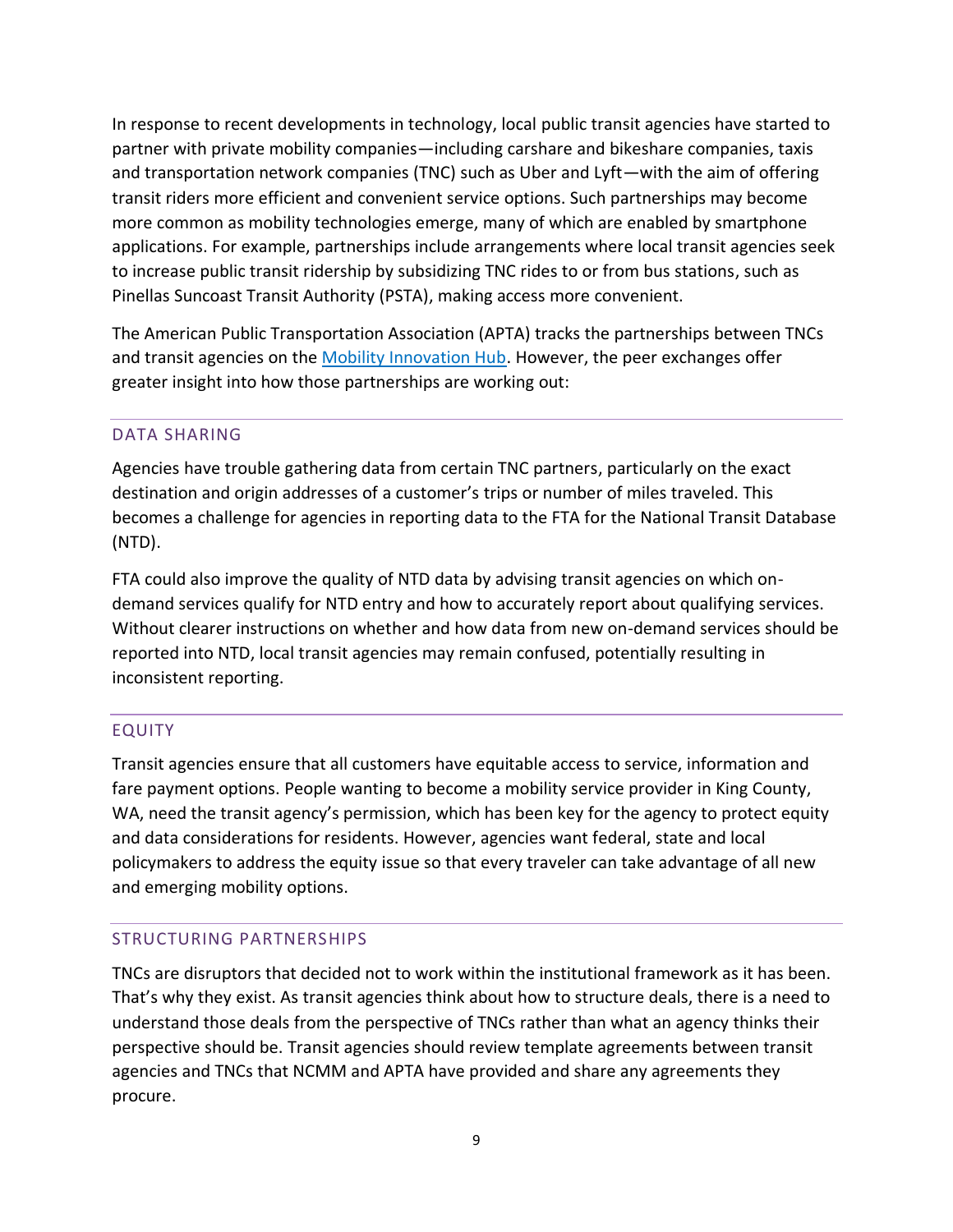# <span id="page-10-0"></span>PILOTS

Pilots allow agencies and their partners to try an idea and "fail fast." In the startup world, to "fail fast" is to test a concept and, if doesn't work, move on and use the takeaways from that project on the next. This isn't as easy to do in the public sector, but there are programs like FTA's Mobility on Demand Sandbox that allow agencies and their partners to collaborate and test ideas.

# <span id="page-10-1"></span>RESOURCES:

- American Public Transportation Association: The Transformation of the American [Commuter](https://www.apta.com/resources/reportsandpublications/Pages/Transformation-American-Commuter.aspx) (2018).
- American Public Transportation Association: Shared Mobility and Transformation of [Public Transportation](https://www.apta.com/resources/hottopics/Pages/Shared-Use-Mobility.aspx) (2016).
- National Center for Mobility Management and the Shared Use Mobility Center: [Considerations for TNC Partnerships: Seniors and Individuals with Disabilities](https://www.apta.com/resources/mobility/Documents/NCMM%20-%20TNC%20Partnerships.pdf) (2018).
- National Center for Mobility Management: Summary Notes: Exploring New Institutional [and Governance Models for Integrated Mobility.](https://www.apta.com/resources/mobility/Documents/Washington,%20DC%20December%202016%20-%20NCMM_Brief_Template.pdf) Washington, DC (December 2016).
- National Center for Mobility Management: Summary Notes: Creating Partnerships to [Improve Mobility for All Riders.](https://www.apta.com/resources/mobility/Documents/Minneapolis%20%20August%202018%20-%20NCMM_Brief_Template.pdf) Minneapolis, MN (August 2018).
- National Center for Mobility Management: Summary Notes: Lessons Learned from Mobility Summits and the Next Steps Toward Advancing Mobility Management. Washington, DC (November 2018).

## <span id="page-10-2"></span>CURB MANAGEMENT

Transit agencies are increasingly recognizing the value of streets/curb management as new mobility options and travel patterns lead to increased and varied demands for this space. The curbside facilitates access to essential activities such as goods, people, enhanced mobility for seniors and persons with disabilities, and increased community activation. However, there is more competition for the curb as traditional bus service competes with transportation network companies, dockless bikes and electric scooters, pedestrians and, soon, autonomous vehicles that necessitate universal design concepts and other policies that develop new and enhanced priorities for curbside use and expanded mobility hubs.

Improved curbside management and creating more mobility hubs will make it easy to access a wide range of travel options for different trip types. Considering local context, a relative prioritization of travel modes and right-of-way functions can be developed on a corridor-bycorridor or even block-by-block basis.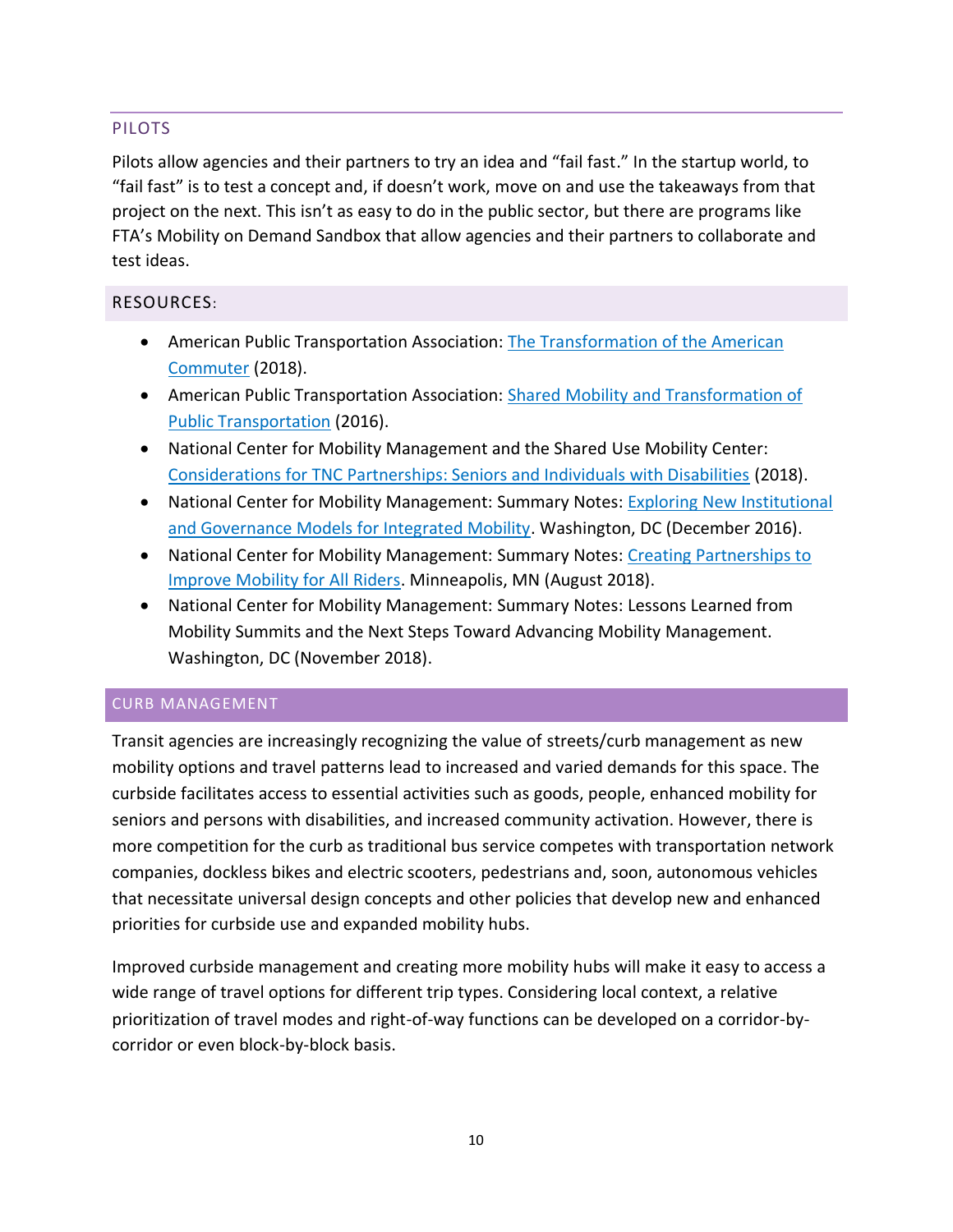Participants in these peer exchanges had a conversation around solutions to important questions facing transit agencies as we consider the curbside and right-of-way.

Peer Exchange:

• Nashville, TN (September 2018)

Speakers:

- Lucy Galbraith, Director Transit Oriented Development, Metro Transit, Minneapolis, MN
- Nadine Lee, Deputy Chief Innovation Officer, Los Angeles County Metro, Los Angeles, CA
- Catherine Prince, Mobility Project Manager, City of Fort Lauderdale, Fort Lauderdale, FL

# *Key takeaways from peer exchange participants*

<span id="page-11-0"></span>TRANSIT AGENCIES ARE TAKING PROACTIVE STEPS TO FORM AND LEAD PARTNERSHIPS WITH THE PRIVATE SECTOR, KEY LOCAL GOVERNMENT AGENCIES, AND OTHER STAKEHOLDERS TO DETERMINE HOW BEST TO MANAGE THE CURB.

Many times, there are no clear leaders in developing partnerships with a new mobility provider. Partnerships are critical, as are having everyone understand the goal and their part in what's needed. Government is too often afraid to act, and transit agencies are afraid to fail. But it's good to fail and fail fast. One lesson the Office of Extraordinary Innovation at LA Metro has learned is that being transparent when trying new things makes people more forgiving because they were clued in and a part of the process.

Transit agencies need to monitor and stay in the conversation. If they let the market decide everything, there will be places they don't serve. When writing an RFP, the transit agency can give stakeholders incentives to achieve the outcomes they want to achieve.

Transit agencies are often used to fill a leadership void and should be the leader in mobility issues. Examples of where transit is taking the lead include:

- Salt Lake City, UT: Salt Lake City has a burgeoning bikeshare system, but the city and the agency want to see it expand in different parts of the city. The transit agency is working on an RFP for the whole bikesharing industry to include tricycles and electric bikes.
- Dallas, TX: It's important to set the rules of engagement for other mobility providers, such as giving them a permit, telling them how to operate and letting the market dictate who wins. Dallas had five bikeshare companies come to the city at the same time. The transit agency began doing MOUs with the companies to give each of them a designated space on the platforms.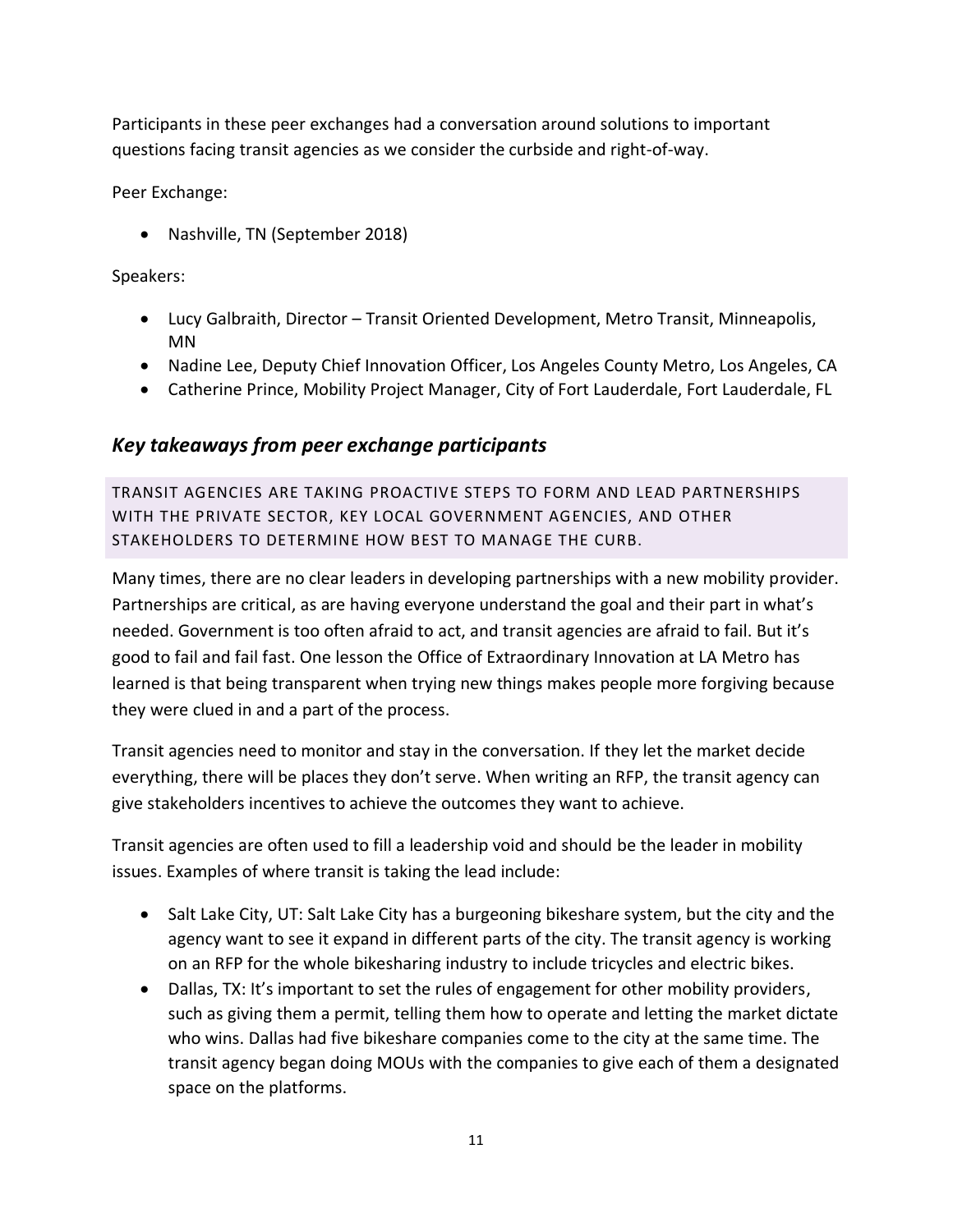• King County, WA: Any mobility provider that provides service in King County must recognize Orca Lift, the reduced transit fare program for public transit agencies in the county, because of the commitment regional leaders have made to ensure equitable access to transportation. It is the key piece of the puzzle that allows the agency to make sure that all customers are served.

<span id="page-12-0"></span>Transit agencies are working with their local governments to develop flexible uses for curb space.

Transit agencies discussed that the majority of corridors in their service areas are not used at full capacity except during peak times. Outside of transit operating hours, curb space could be used for TNCs, as it is used in a pilot project in Washington, DC, on weekend nights.

Cities will need to redefine the definition of a corridor in the future. Dedicated space for transit can sometimes best be implemented by repurposing sections of curb. In Des Moines, IA, the city is redesigning streets downtown from one-way to two-way configurations. This process involves working with the bike community and the transit agency to determine the best place for each mode. To help the city and other stakeholders better understand transit's needs, the agency brought them in to drive buses in 10-foot lanes to see how difficult it is. LA Metro did a similar exercise with the transit and bike communities: bus drivers rode bikes to look at the impact of bus and bike safety on the roads.

<span id="page-12-1"></span>TRANSIT AGENCIES ARE WORKING WITH THEIR LOCAL GOVERNMENTS WHEN MAJOR DEVELOPMENT PROJECTS ARE INVOLVED.

Distribution centers provide many job opportunities. Transit is getting pressure to serve these areas, but it's hard to serve them because jobs and housing are miles away.

In Dallas, a Transportation Management Association has been established to mitigate transportation challenges to employment centers. Some major companies have been reluctant to join because they don't want to pay for it. The agency is using a combination of microtransit and app-based solutions to serve various areas. Victor Valley Transit Authority in California is using vanpool to serve workers in distribution centers.

It's important for transit agencies to be at the table when major employers are thinking of locating jobs away from transit-rich areas. Agencies also should talk to their counterparts in city government about not subsidizing companies in locations that are not located near transit.

King County is incentivizing vanpools as a way to use the Orca card to get on-demand services for first-and-last-mile connections to employment. One issue to consider is that employers don't want their employees on the same shuttle with those of other employers because of competition and not having one company poach another's employees.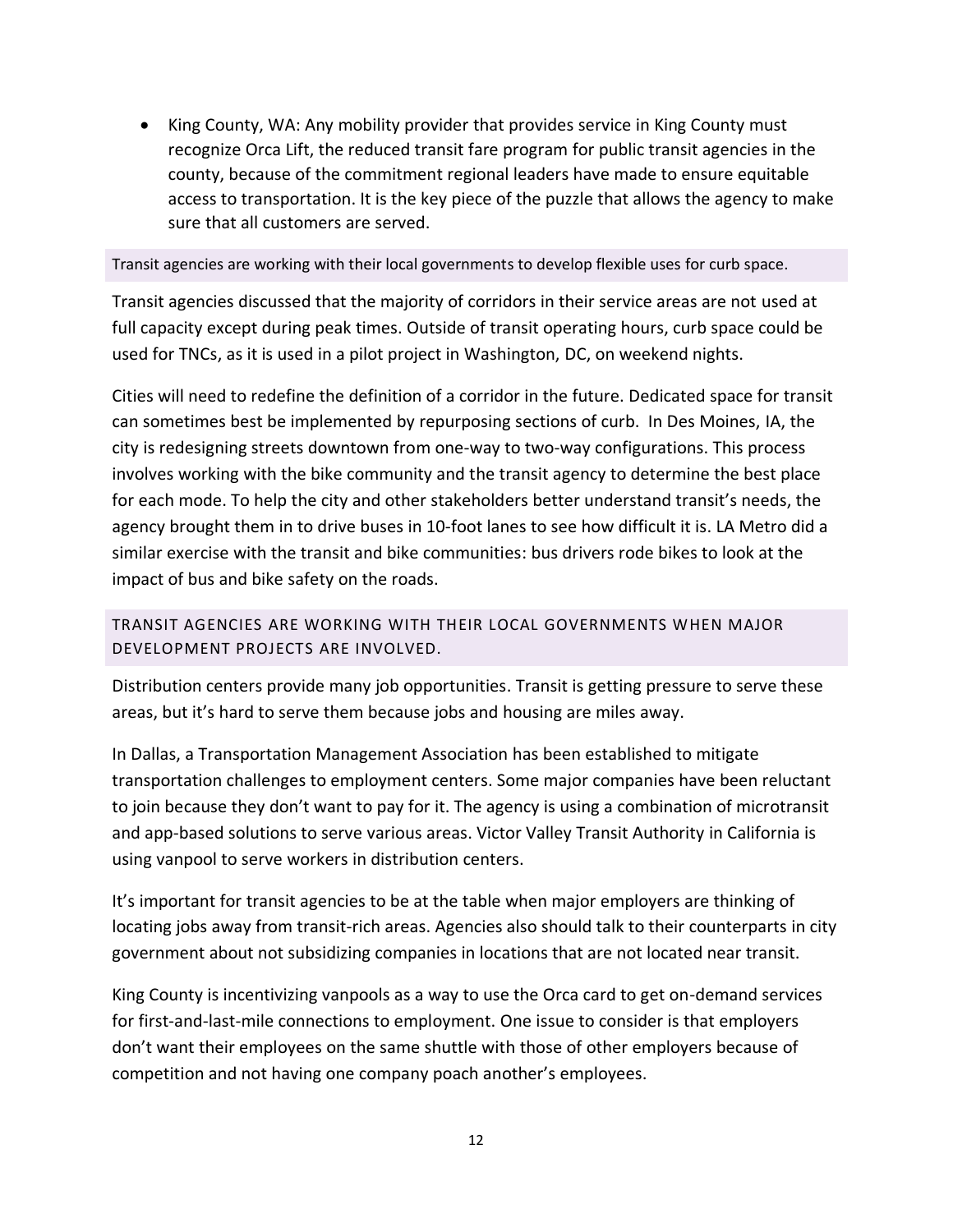#### <span id="page-13-0"></span>RESOURCES

- Fehr & Peers: [San Francisco Curb Study](http://www.fehrandpeers.com/sf-curb-study/) (2018).
- International Transport Forum: [The Shared-Use City: Managing the Curb](https://www.itf-oecd.org/shared-use-city-managing-curb-0) (2017).
- National Association of City Transportation Officials: Curb Appeal: Curbside [Management Strategies for Improving Transit Reliability](https://nacto.org/tsdg/curb-appeal-whitepaper/) (2017).
- National Center for Mobility Management: The Complete Trip: Helping Customers Make [a Seamless Journey](https://nationalcenterformobilitymanagement.org/wp-content/uploads/2013/11/1_Complete_Trip_Final.pdf) (2013).
- National Center for Mobility Management: Summary Notes: Peer Exchange on The Rise [of the Curb: Expanding Mobility while Protecting Space.](https://www.apta.com/resources/mobility/Documents/Nashville%20September%202018%20-%20NCMM_Brief_Template.pdf) Nashville, TN (September 2018).

## <span id="page-13-1"></span>HEALTH CARE ACCESS AND MOBILITY

At a time when the health system is undergoing significant change and transformation, transportation remains a barrier for many people to access the breadth of services needed to be healthier and mitigate chronic conditions. Partnerships across the health and transportation sectors can achieve the goals of increased access to care, reduced healthcare costs, and improved client/patient outcomes.

NCMM hosted several peer exchanges on accessing health care and improving mobility for participants to share the opportunities and challenges that each industry faces in working together and discussed the best and most innovative practices to improve access to healthcare using transportation strategies.

Peer Exchanges:

- Baltimore, MD (April 2016)
- Charlotte, NC (May 2016)
- Minneapolis, MN (August 2018)

## Speakers:

- Jameson Auten, Chief, Regional Service Delivery & Innovation, Kansas City Area Transportation Authority (KCATA), Kansas City, MO
- Tom Coogan, Secretary, Denver Regional Mobility and Access Council, Denver, CO
- Julia Gamble, Nurse Practitioner, Duke University Hospital Outpatient Clinic, Durham, NC
- Harmony Lloyd, Development and Planning Analyst, Mass Transportation Authority, Flint, MI
- Maria Roell, Transportation Planner, Atlanta Regional Commission, Atlanta, GA
- Dr. Sherry Welsh, Senior Project Manager at Central Pennsylvania Transportation Authority (rabbittransit) and 3P Ride Inc., York, PA
- Sally Wilson, Executive Director, Project Access of Durham, Durham, NC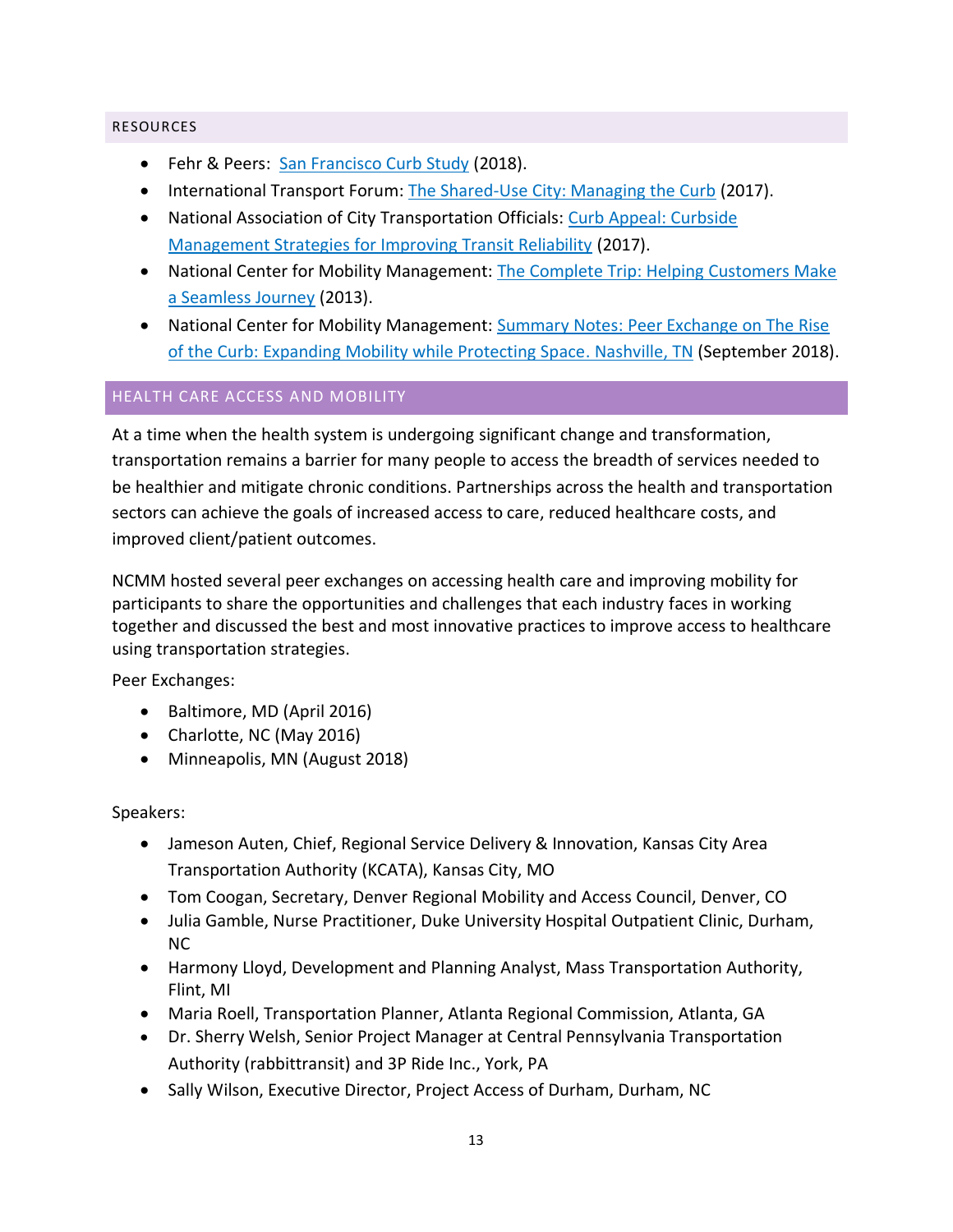# *Key takeaways from peer exchange participants*

<span id="page-14-0"></span>TRANSIT AGENCIES AND HEALTH CARE ORGANIZATIONS ARE IDENTIFYING THE GAPS TO ACCESSING SERVICE.

Many tools and partners can help assess the difficulties patients have in accessing health care. The Delaware Valley Regional Planning Commission has worked with agencies in their region to do technical analyses on gaps in service to health care providers.

Mobility managers are also helpful. They can ask people with disabilities where they live and where they get services. Agencies that use one-call, one-click software capture a lot of demographic and destination-origin information as well.

The Atlanta region collaboratively developed connectivity measures, which they define as key access to services. The region uses these measures to identify communities with the most needs in an "Equitable Target Area Base Map." The Atlanta Regional Commission (ARC) does assessments to determine if communities have high quality travel options and, if they do not, ARC works with the local transit agency on adding transit stops to improve accessibility.

The most crucial factor in getting people to essential services, beyond health care, is identifying and working with the right partners. The ARC has partnered with community leaders and nonprofits around new Metropolitan Atlanta Rapid Transit Authority services in Clayton County to determine what the community needs. This new expanded service underscores the challenge of the agency and MPO in trying to figure out how to get people where they need to be in lowdensity areas.

<span id="page-14-1"></span>TRANSIT AGENCIES, THE HEALTH CARE SECTOR AND GOVERNMENT AGENCIES AT ALL LEVELS ARE ADDRESSING VARIOUS CHALLENGES TO COORDINATION.

# <span id="page-14-2"></span>FUNDING

Funding silos exist, but transit agencies want government agencies to be flexible and recognize that populations served by different agencies intersect. There are low-income people who are not long-term disabled but, with a lack of resources, could become so. It would be beneficial if funding could be commingled between the transit and health care sectors.

## <span id="page-14-3"></span>DATA

Transit agencies need to be aware of the existing data and research when trying to form partnerships with the health care sector. During the peer exchanges, agencies mentioned the need for more data to explain to hospitals and others the benefits of better coordination.